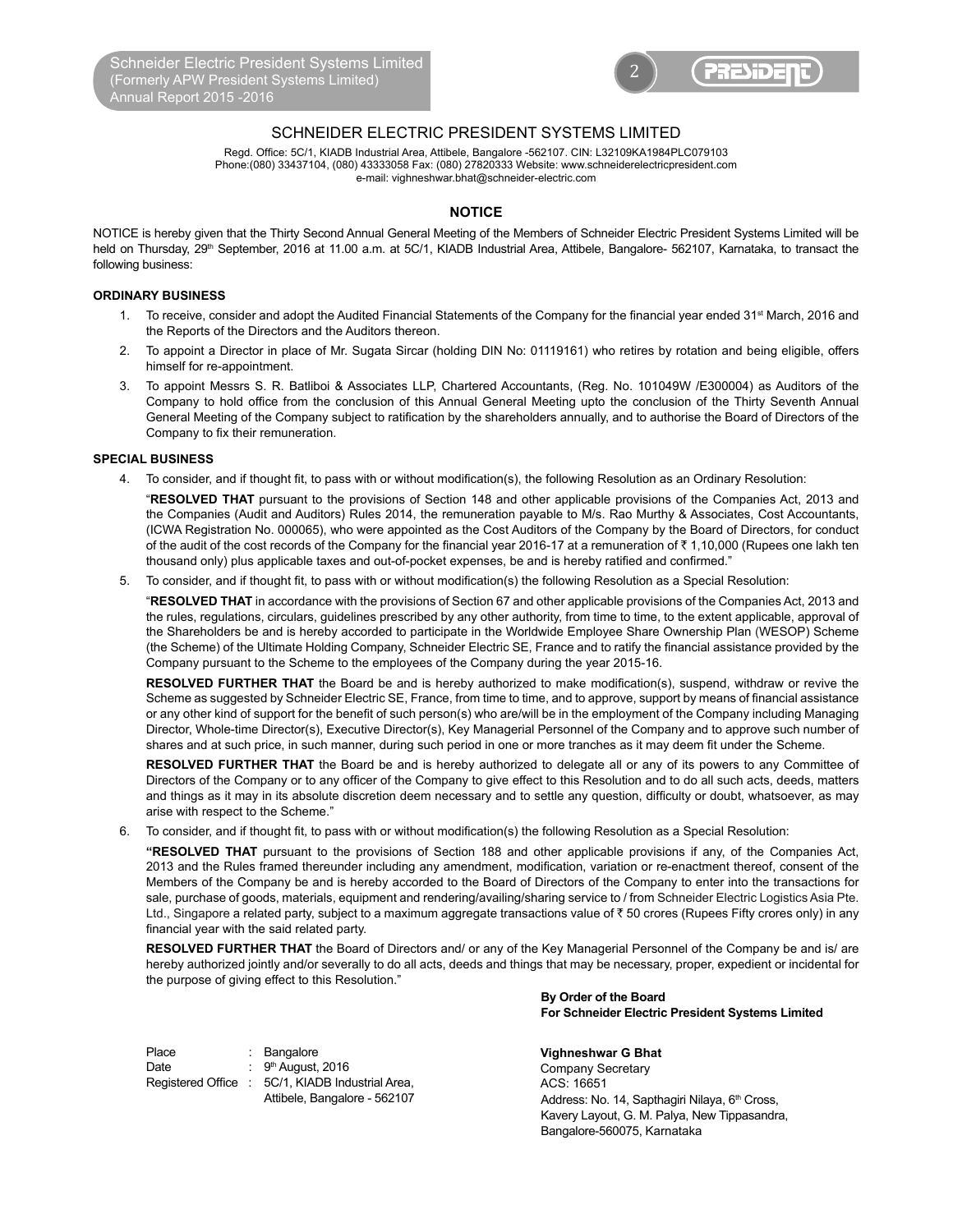

#### **Notes:**

*a. A MEMBER ENTITLED TO ATTEND AND VOTE AT THE MEETING, IS ENTITLED TO APPOINT ONE OR MORE PROXIES TO ATTEND AND VOTE ON A POLL ONLY INSTEAD OF HIMSELF/HERSELF AND THE PROXY NEED NOT BE A MEMBER OF THE COMPANY.*

A proxy form duly completed and stamped, must reach the Registered Office of the Company not less than 48 hours before the time for holding the aforesaid Meeting. A person can act as proxy on behalf of members not exceeding fifty (50) and holding in the aggregate not more than ten percent of the total share capital of the Company.

Provided that a member holding more than ten percent of the total share capital of the Company carrying voting rights may appoint a single person as proxy and such person shall not act as proxy for any other person or shareholder.

Proxies submitted on behalf of the companies, societies etc., must be supported by an appropriate resolution/authority, as applicable.

- b. The Explanatory Statement pursuant to Section 102 of the Companies Act, 2013, setting out material facts relating to the business at items 4 to 6 of the Notice as set out above, is annexed hereto.
- c. The Register of Members and Share Transfer Books of the Company will remain closed from Friday, 23<sup>rd</sup> September, 2016 to Thursday, 29<sup>th</sup> September, 2016 (both days inclusive).
- d. The Register of Directors and Key Managerial Personnel and their Shareholding and Register of Contracts or Arrangements in which Directors are interested, will be available for inspection by the members at the Annual General Meeting.
- e. Pursuant to the provisions of Section 124 of the Companies Act, 2013 (corresponding Section 205A of the Companies Act,1956), unclaimed dividend for the financial year ended 31st March, 2008 was transferred to the Investors Education and Protection Fund (IEPF) established by the Central Government.
- f. Members are requested to intimate immediately change of address, if any, to the Company's Registrar and Transfer Agents or Depository Participant, as the case may be.
- g. Members are requested to bring their copy of the Annual Report to the Annual General Meeting. Members/ Proxies should bring the Attendance Slip to the Meeting duly filled in, for attending the Meeting.
- h. Members, who hold shares under more than one folio in name(s) in the same order, are requested to send the related Share Certificate(s) to the Company's Registrar and Transfer Agents for consolidating the holdings into one account. The Share Certificate(s) will be returned after consolidation.
- i. Pursuant to Section 72 of the Companies Act, 2013, Members who hold shares in the physical form can nominate a person in respect of all the shares held by them singly or jointly. Members who hold shares in single name are advised, in their own interest, to avail of the nomination facility. Members holding shares in the dematerialized form may contact their Depository Participant for recording the nomination in respect of their holdings.
- j. All documents, transfers, dematerialization requests and other communications in relation thereto may be addressed to the Company's Registrar & Share Transfer Agents, at the address mentioned below:

 Universal Capital Securities Private Limited 21, Shakil Nivas, Mahakali Caves Road, Andheri (E) Mumbai 400 093 Telephone: +91-22-28207203-05 Fax: +91- 22-28207207 E-mail: karlekar@unisec.in Contact Person: Mr. Rajesh Karlekar/ Mr. Ravi Utekar

- k. Details in respect of the Director seeking re-appointment at the Annual General Meeting, forms integral part of the Notice. The Director has furnished the requisite declarations for his re-appointment.
- I. Electronic copy of the Annual Report for the year 2015-16 is being sent to all the members whose email IDs are registered with the Company/Depository Participants(s) for communication purposes unless any member has requested for a hard copy of the same. For members who have not registered their email address, physical copies of the Annual Report for the year 2015-16 is being sent to them in the permitted mode.

Members may also note that the Notice of the Annual General Meeting and the Annual Report for the year 2015-16 will also be available on the Company's website www.schneiderelectricpresident.com and NSDL e-voting website for their download. The physical copies of the aforesaid documents will also be available at the Company's Registered Office in Bangalore for inspection during normal business hours on working days. Even after registering for e-communication, members are entitled to receive such communication in physical form, upon making a request for the same, by post, free of cost. For any communication, the shareholders may also send requests to the Company Secretary at email id: vighneshwar.bhat@schneider-electric.com

m. Voting through electronic means:

In compliance with provisions of Section 108 of the Companies Act, 2013 read with Companies (Management and Administration) Rules, 2014, the Company is pleased to provide members facility to exercise their right to vote at the Annual General Meeting (AGM) by electronic means and the business may be transacted through e-Voting Services provided by National Securities Depository Limited (NSDL). A separate document containing e-Voting details is enclosed in this Annual Report.

n. All documents referred to in the accompanying Notice and the Explanatory Statement shall be open for inspection at the Registered Office of the Company during normal business hours (9.00 am to 5.00 pm) on all working days, up to and including the date of the Annual General Meeting of the Company.

## **EXPLANATORY STATEMENT IN RESPECT OF THE SPECIAL BUSINESS PURSUANT TO SECTION 102 OF THE COMPANIES ACT, 2013**

As required by Section 102 of the Companies Act, 2013 the following Explanatory Statement sets out all material facts relating to the business at Items 4 to 6 of the accompanying Notice.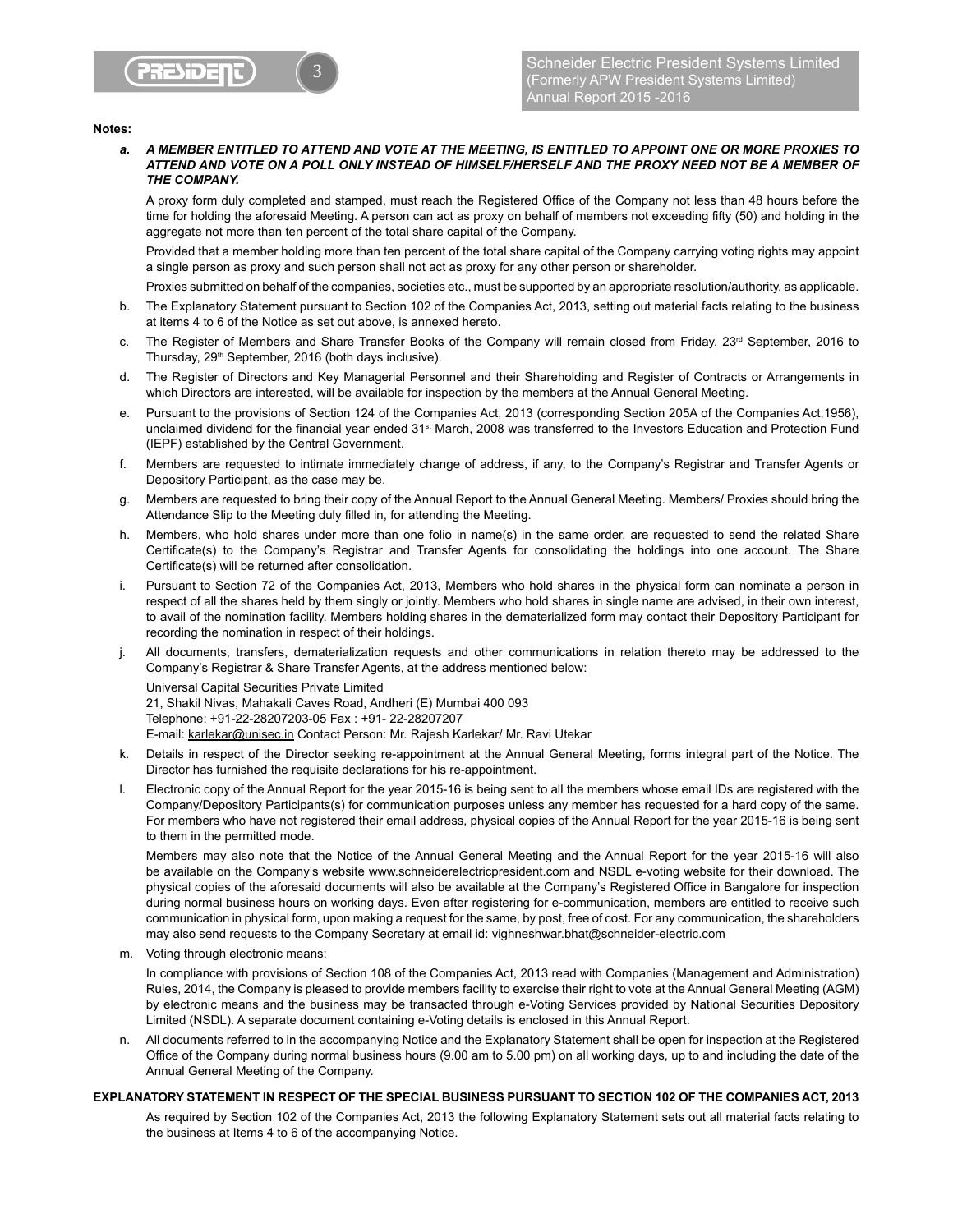

### **Resolution No. 4**

 The Board on the recommendation of the Audit Committee, appointed M/s. Rao Murthy & Associates, Cost Accountants, (ICWA Registration No. 000065) as Cost Auditors of the Company for the financial year 2016-17.

As per Rule 14 of Companies (Audit and Auditors) Rules 2014, the remuneration payable to the Cost Auditors has to be ratified by the Shareholders. It is proposed to pay a remuneration of  $\bar{\tau}$  110,000./- + applicable taxes + out-of-pocket expenses at actual for the year 2016-17 to M/s. Rao Murthy & Associates.

None of the Directors, Key Managerial Personnel of the Company and their relatives are concerned or interested, financial or otherwise, in this Resolution.

The Board of Directors recommend the Resolution for your approval and ratification.

#### **Resolution No. 5**

Schneider Electric, at the group level has an Employee Stock Option Scheme called Worldwide Employee Share Ownership Plan (WESOP) Scheme (the Scheme) whereby employees of the Schneider Group have the option to subscribe the shares of Schneider Electric SE, France ("SE France") as employees of the group company.

The Scheme is available in 33 countries, covering approximately 1,30,000 employees of Schneider Electric. This evolution is due to Schneider Electric Group commitment to step up and to put an even greater part of our company in the hands of its employees so as to inculcate a sense of participation in the fortunes of the Company.

SE France is Ultimate Holding Company of your Company. Accordingly, employees of your Company are also entitled to subscribe shares of SE France.

Pursuant to Section 67 of the Companies Act, 2013, no public company shall give, whether directly or indirectly and whether by means of a loan, guarantee, the provision of security or otherwise, any financial assistance for the purpose of, or in connection with, a purchase or subscription made or to be made, by any person of or for any shares in the company or in its holding company unless the same is approved by the Company through a special resolution.

Under the Scheme, since the employer makes a matching contribution up to a limit, the net gains to the employees are expected to be positive, subject to unforeseen circumstances. This scheme has been found to be very effective for retention of key talent and hence will benefit the Company.

The full scheme is available for inspection by the members at the Registered Office of the Company and on its website.

None of the Directors except Mr. S. Venkatraman, Managing Director, Mr. Damodar Kalavala, Mr. Vighneshwar G Bhat, Key Managerial Personnel of the Company and their relatives are concerned or interested, financial or otherwise and do not have any conflict of interest in the Resolution.

The Board recommends the Resolution as set out in the accompanying Notice for your approval in the interest of the Company.

#### **Resolution No. 6**

The Audit Committee and the Board of Directors of the Company at the Board Meeting held on 9<sup>th</sup> August, 2016, approved the enhancement of the limit of related party transactions with Schneider Electric Logistics Asia Pte. Ltd for Sale / Purchase of Goods, Materials, Equipments/ rendering/ availing/sharing of services from / to Schneider Electric Logistics Asia Pte. Ltd, a related party, subject to a maximum aggregate transactions value of ₹50 crores (Rupees Fifty crores only) in a financial year. The transactions with Schneider Electric Logistics Asia Pte. Ltd. Singapore as detailed below are estimated to be upto ₹50 crores (Rupees Fifty Crores only) in a financial year, which exceeds the 10% of the annual turnover of the Company as per the audited financial statements as on 31<sup>st</sup> March, 2016. The said transactions are in the ordinary course of business of the Company and wherever required are on a cost plus appropriate mark-up in adherence with the arm's length principle.

#### **Other details as required as per the Companies (Meetings of Board and its Powers) Rules, 2014.**

#### **1. Name of the Related Party**

Schneider Electric Logistics Asia Pte Ltd.,

- **2. Name of the Director or key managerial personnel who is related, if any**
- Nil

#### **3. Nature of relationship**

Fellow Subsidiary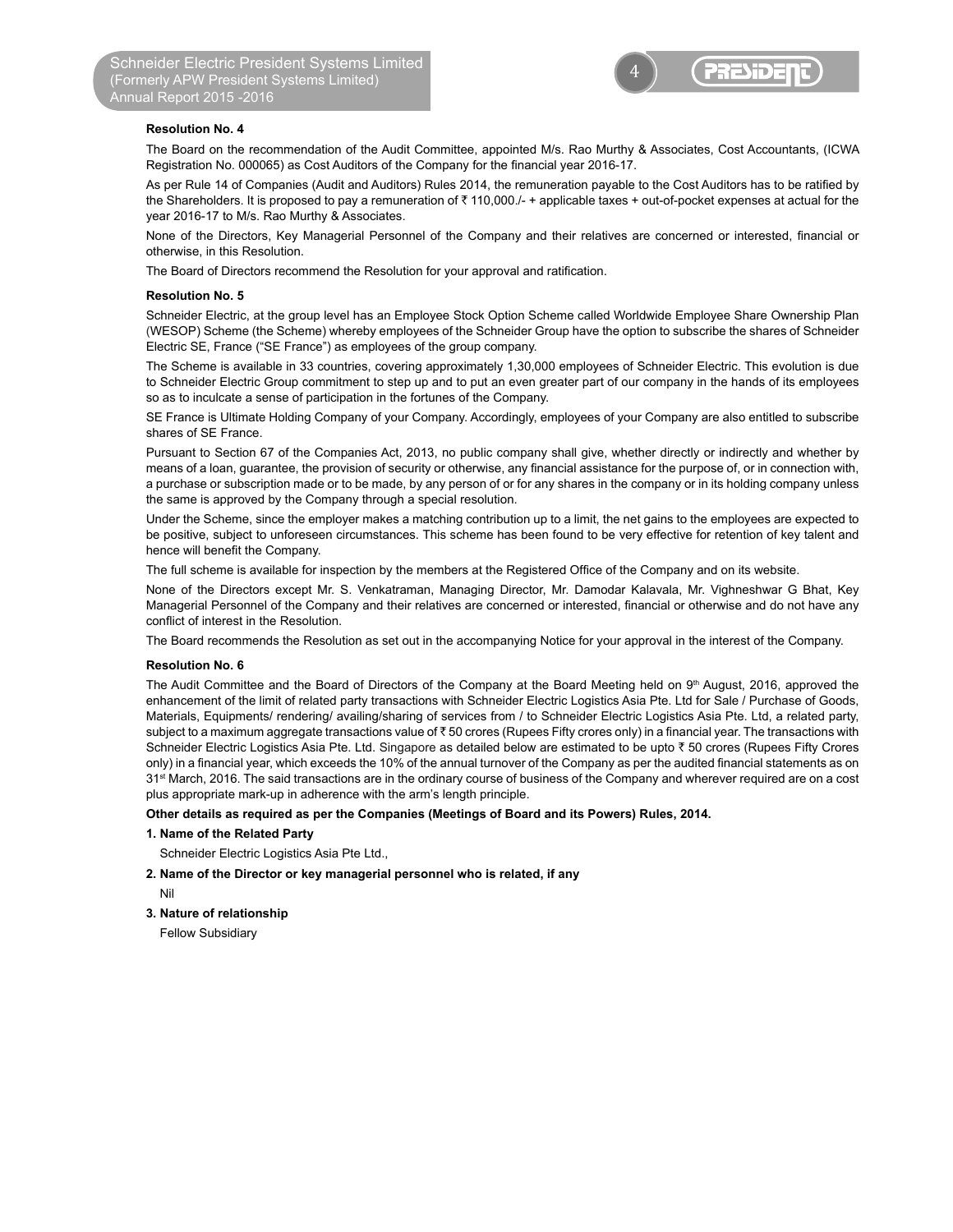

## **4. Nature, material terms, monetary value and particulars of the contract or arrangement:**

| <b>Nature</b>                                                                                     | Particulars of the contracts and the material terms                                                                                                                                                                                                                                                                                                                                                                                                                                                                                                                                                                                                                                                                                                                                                                                                                                                                                                                                                                                                                                                                                                                                                 | <b>Term of the Contracts</b>                                                                                                                                              | <b>Monetary value</b>                                                                          |
|---------------------------------------------------------------------------------------------------|-----------------------------------------------------------------------------------------------------------------------------------------------------------------------------------------------------------------------------------------------------------------------------------------------------------------------------------------------------------------------------------------------------------------------------------------------------------------------------------------------------------------------------------------------------------------------------------------------------------------------------------------------------------------------------------------------------------------------------------------------------------------------------------------------------------------------------------------------------------------------------------------------------------------------------------------------------------------------------------------------------------------------------------------------------------------------------------------------------------------------------------------------------------------------------------------------------|---------------------------------------------------------------------------------------------------------------------------------------------------------------------------|------------------------------------------------------------------------------------------------|
| Sale, Purchase of<br>goods, materials,<br>equipment and<br>rendering/availing/<br>sharing service | For Sale / Purchase of Goods, Materials, Equipments<br>etc.,:<br>On a cost plus mark-up basis:<br>The Company shall pay to Schneider Electric Logistics<br>Asia Pte. Ltd., Singapore all relevant direct and indirect<br>costs (Including the overhead costs, other allocable costs<br>and such other category of costs as mutually agreed to<br>by both the Parties) plus an appropriate mark-up up to<br>5% determined in adherence to the arm's length principle<br>in respect of purchase of Raw Materials. The Company<br>shall charge all relevant direct and indirect costs (Including<br>the overhead costs, other allocable costs and such other<br>category of costs as mutually agreed to by both the Parties)<br>plus an appropriate mark up of up to 8% in respect of sale<br>of goods to Schneider Electric Logistics Asia Pte. Ltd. The<br>mark-up shall be determined on a year to year basis.                                                                                                                                                                                                                                                                                      | The contracts with the said related<br>party shall be in effect and shall<br>continue unless terminated<br>bv<br>either Party with a notice period of<br>Three (3) months | Upto ₹ 50 crores<br><b>Rupees Fifty crores</b><br>only) in aggregate, in<br>any financial year |
|                                                                                                   | For rendering/ availing/sharing of services etc., :                                                                                                                                                                                                                                                                                                                                                                                                                                                                                                                                                                                                                                                                                                                                                                                                                                                                                                                                                                                                                                                                                                                                                 |                                                                                                                                                                           |                                                                                                |
|                                                                                                   | On a cost plus mark-up basis:<br>In consideration of the performance of services, the<br>Company shall pay to Schneider Electric Logistics Asia<br>Pte. Ltd a consideration determined based on cost plus<br>mark up principle. Cost shall mean all direct and indirect<br>costs incurred by Schneider Electric Logistics Asia Pte.<br>Ltd in fulfilling the provisions for each Project (including<br>the overhead costs, other allocable costs and such other<br>category of costs as mutually agreed to by both the<br>Parties). The mark-up shall be up to 6% determined in<br>adherence to the arm's length principle. The Mark up shall<br>be up to cost plus 16% in case the Company provides<br>service to Schneider Electric Logistics Asia Pte. Ltd.<br>The mark-up shall be determined on a year to year basis.<br>In case the goods are purchased for further trading, a<br>specific method of mark-down will be followed.<br>Mark-Down Method refers to the inter-company pricing<br>model used by all Schneider Electric entities who act as<br>routine sales and marketing entity. The goal of this pricing<br>model is to provide the selling entity with a target profit of<br>3%. |                                                                                                                                                                           |                                                                                                |

## **5. Any other information relevant or important for the members to take a decision on the proposed resolution.**

None

The Board recommends the above item of the notice for approval of members.

**By Order of the Board For Schneider Electric President Systems Limited**

Place : Bangalore<br>Date : 9<sup>th</sup> August, :  $9<sup>th</sup>$  August, 2016 Registered Office : 5C/1, KIADB Industrial Area, Attibele, Bangalore - 562107 **Vighneshwar G Bhat** 

Company Secretary ACS: 16651 Address: No. 14, Sapthagiri Nilaya, 6<sup>th</sup> Cross, Kavery Layout, G. M. Palya, New Tippasandra, Bangalore-560075, Karnataka